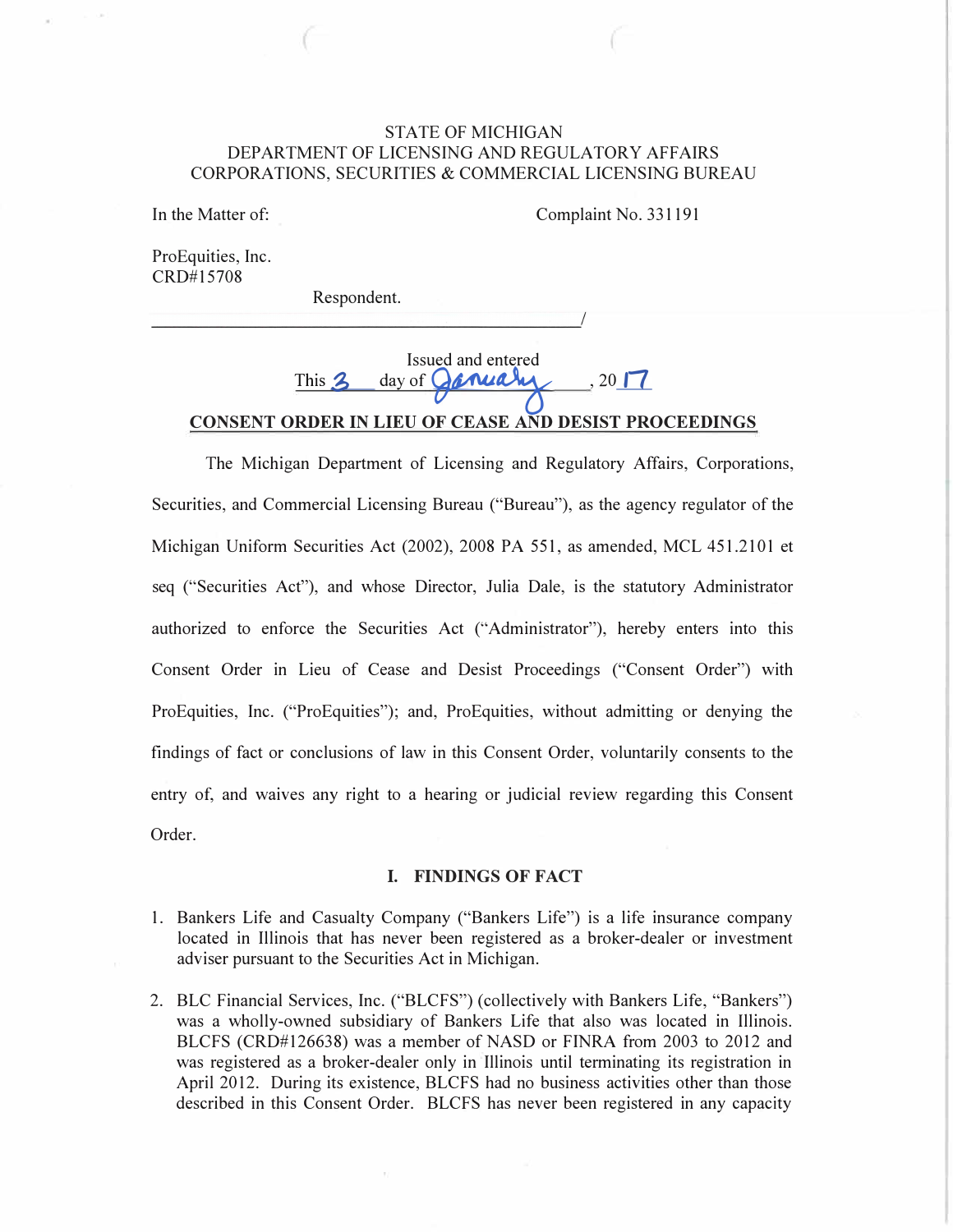under the Securities Act in Michigan, and has never registered any agents or investment adviser representatives in the State of Michigan.

- 3. ProEquities (CRD# 15708) is an Alabama corporation, incorporated in or around July of 1984. It is registered pursuant to the Securities Act in Michigan as a broker-dealer and is notice filed as a federal covered investment adviser.
- 4. ProEquities entered into an agreement with BLCFS effective on or around April 30, 2010 to provide brokerage and investment advisory services ("the ProEquities Agreement"). The ProEquities Agreement specified that ProEquities would "exercise exclusive control" over the broker-dealer and investment advisory activities of ProEquities agents who were also insurance agents for Bankers Life ("Dual Agents"). In addition, the ProEquities Agreement assigned the following securities-related roles to BLCFS or to Bankers, which roles BLCFS and Bankers did perform until December 2, 2011:
	- a. Consulting with ProEquities on the persons to be appointed as representatives of ProEquities;
	- b. Identifying securities product training and marketing opportunities for review by ProEquities;
	- c. Conferring with ProEquities concerning the securities products made available for distribution by Dual Agents;
	- d. Terminating the clearing broker selected by ProEquities (BLCFS only) in the event that the clearing agent did not use commercially reasonable efforts to process and service customer accounts at a level consistent with BLCFS' standards;
	- e. Paying for advertising and promotional material (BLCFS only) in the event that BLCFS ordered more than a reasonable quantity of such materials or required customization of them;
	- f. Recruiting representatives for ProEquities and assisting in the licensing and registration process;
	- g. Providing marketing, training, and support; and
	- h. Paying for:
		- i. Pre-examination training for required FINRA examinations;
		- ii. Sales training materials;
		- iii. Recruitment and travel costs; and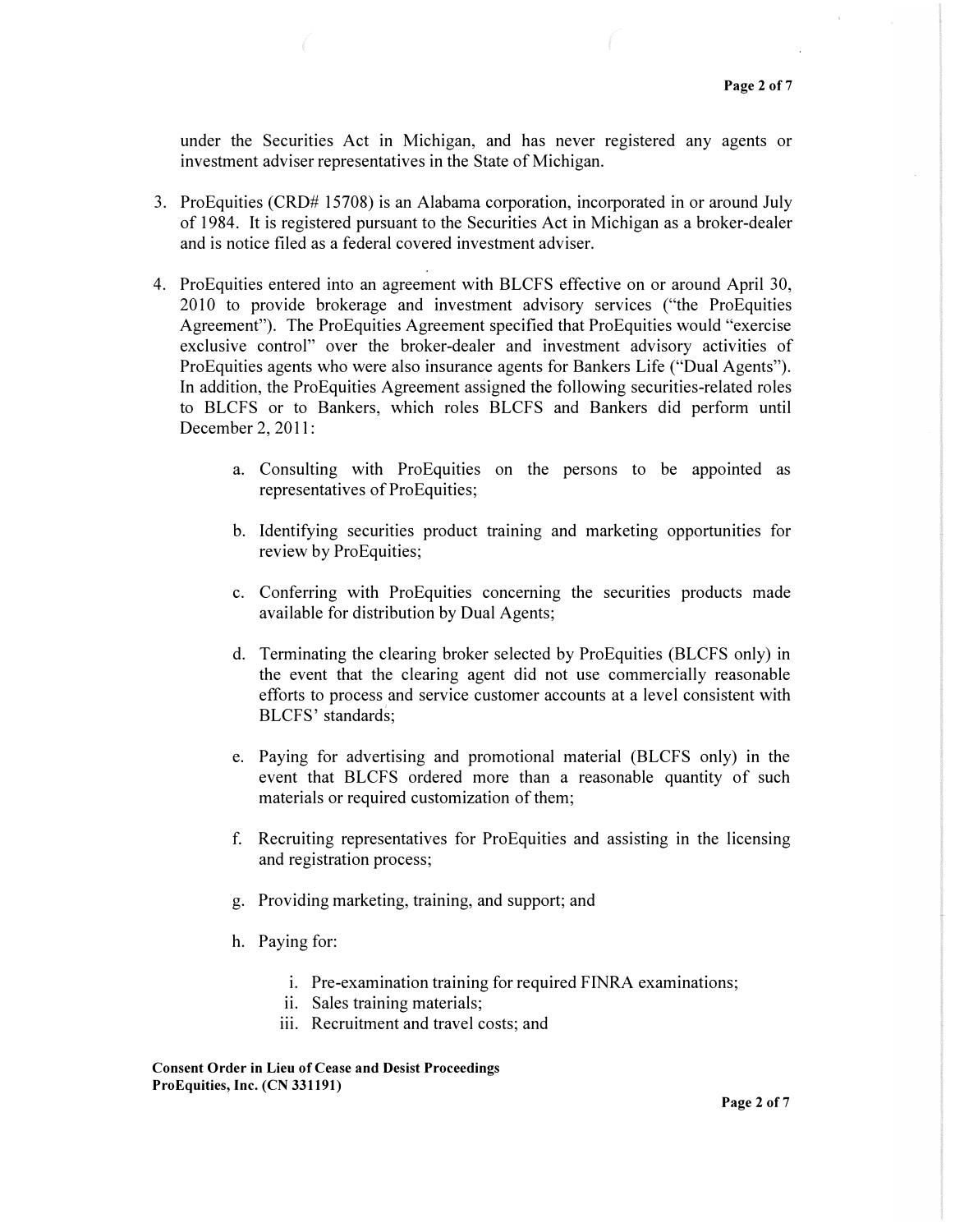#### iv. ProEquities stationary and business cards.

- 5. Under the ProEquities Agreement, ProEquities was required to pay BLCFS between 87% and 91% of revenue received by ProEquities for the securities business conducted by the Dual Agents. ProEquities also was required to provide reports to BLCFS of the amount of compensation to be paid to the Dual Agents for securities work, and BLCFS was to retain the difference.
- 6. BLCFS, in its Form BD filing on April 27, 2012, listed the following as other business:

BLC Financial Services, Inc. (BLCF) provides sales support & a marketing program to Bankers Life & Casualty agents who are securities licensed with ProEquities. BLCFS will receive compensation from ProEquities based on these securities sales. BLCFS will not have any representatives that sell to the public.

- 7. State securities regulators from multiple jurisdictions conducted coordinated investigations of Bankers to determine whether Bankers should have been registered as a broker-dealer and investment adviser between January 1, 2005 and December 2, 2011.
- 8. ProEquities cooperated with state securities regulators conducting investigations by responding to inquiries, providing documentary evidence, and halting further payment to BLCFS of broker-dealer and investment adviser related compensation while the investigations were pending.
- 9. The investigations revealed that Bankers had acted as a broker-dealer and investment adviser in Michigan without being registered, exempt from registration, or a federal covered investment adviser, and employed or associated with agents and investment adviser representatives that were not registered through Bankers.
- 10. The investigations developed no evidence that direct consumer harm occurred, and the parties understand that registered agents or representatives of ProEquities participated in all securities transactions and at locations that were registered with the appropriate securities authorities as broker-dealer locations of ProEquities.
- 11. The investigations developed evidence that Bankers screened prospective securities agents, trained new securities agents, conducted some periodic training sessions for securities agents, monitored and attempted to increase securities production of securities agents, and played a significant role in determining the compensation of securities agents. Additionally, evidence showed that the involvement of Bankers in securities-related roles led to confusion in the reporting and responsibility hierarchies as between Bankers and ProEquities.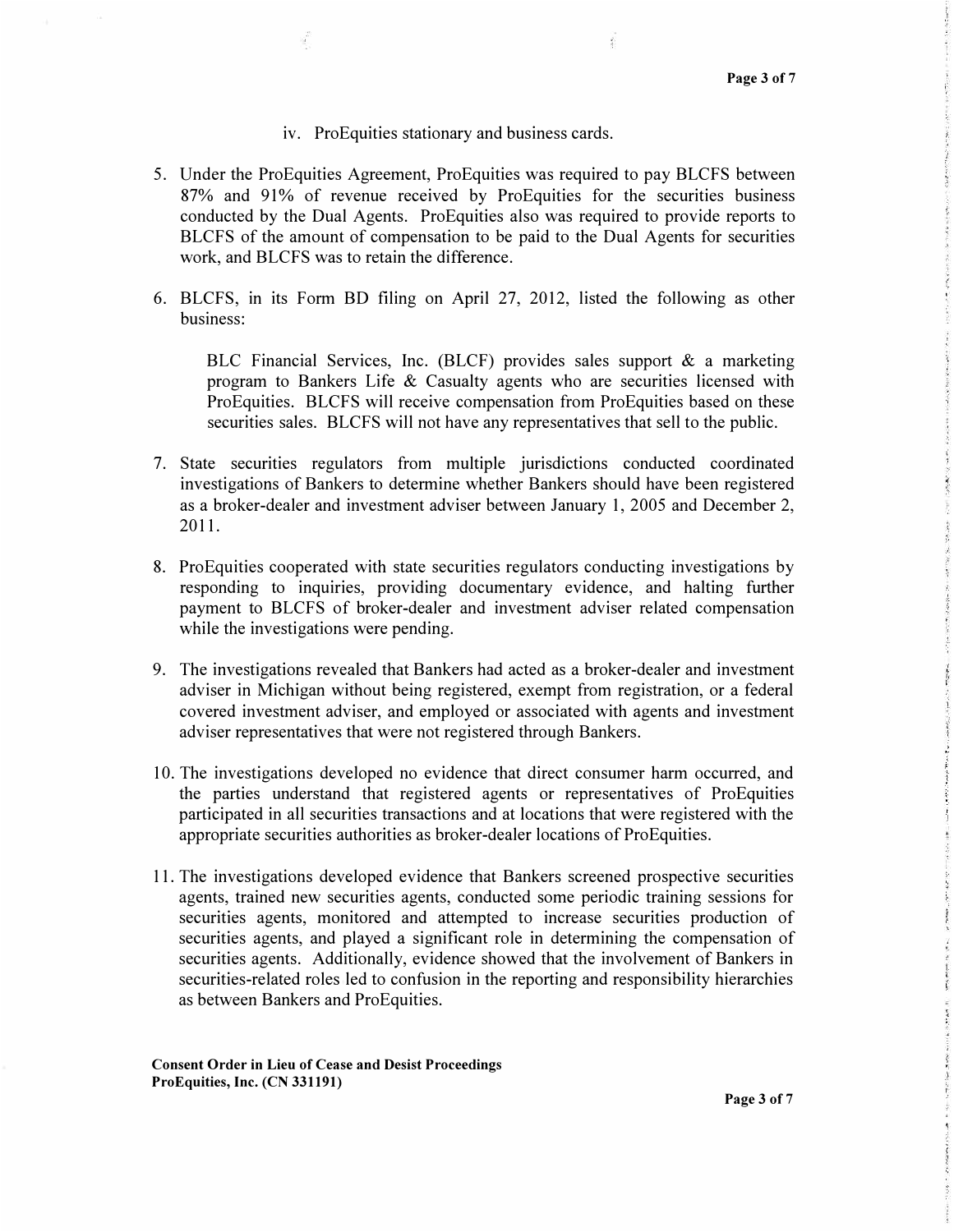- 12. At no time were the Dual Agents registered as agents or investment adviser representatives of Bankers Life or BLCFS. Agents were registered as agents and investment adviser representatives of ProEquities.
- 13. From April 30, 2010 through November 30, 2011, Bankers received, on a nationwide basis, a total of approximately \$11 million from ProEquities under the ProEquities Agreement for securities transactions and investment advice.
- 14. As of May 25, 2016, pursuant to an agreement between ProEquities and Bankers, Dual Agents transitioned from ProEquities to a broker-dealer affiliate of Bankers, Bankers Life Securities. Upon completion of the transition or expiration of the transition period, the agreement between ProEquities Agreement will terminate.
- 15. Pro Equities has agreed to resolve the investigations through a multi-state settlement which includes this Consent Order in order to avoid protracted and expensive proceedings in multiple states.

# II. RELEVANT STATUTORY PROVISIONS AND CONCLUSIONS OF LAW

- 1. Section  $401(1)$  of the Securities Act, MCL  $451.2401(1)$ , prohibits a person from acting as a broker-dealer in Michigan unless the person is registered or properly exempt from registration.
- 2. Sections 402(4) and 402(5) of the Securities Act, MCL 451.2402(4) and MCL 451.2402(5), prohibit a broker-dealer from employing or associating an agent unless the agent is registered with the broker-dealer.
- 3. Section 403(1) of the Securities Act, MCL 451.2403(1), prohibits a person from acting as an investment adviser in Michigan unless the person is registered or properly exempt from registration.
- 4. Section 403(4) of the Securities Act, MCL 451.2403(4), prohibits an investment adviser from employing or associating with an investment adviser representative that transacts business in the state on behalf of the investment adviser unless the individual is registered as an investment adviser representative.
- 5. By engaging in the conduct set forth above, Bankers acted as an unregistered brokerdealer and investment adviser in Michigan, in violation of sections  $401(1)$  and  $403(1)$ of the Securities Act, MCL 451.2401(1) and MCL 451.2403(1).
- 6. By engaging in in the conduct set forth above, ProEquities engaged in conduct giving rise to liability under section 604 of the Securities Act, MCL 451.2604.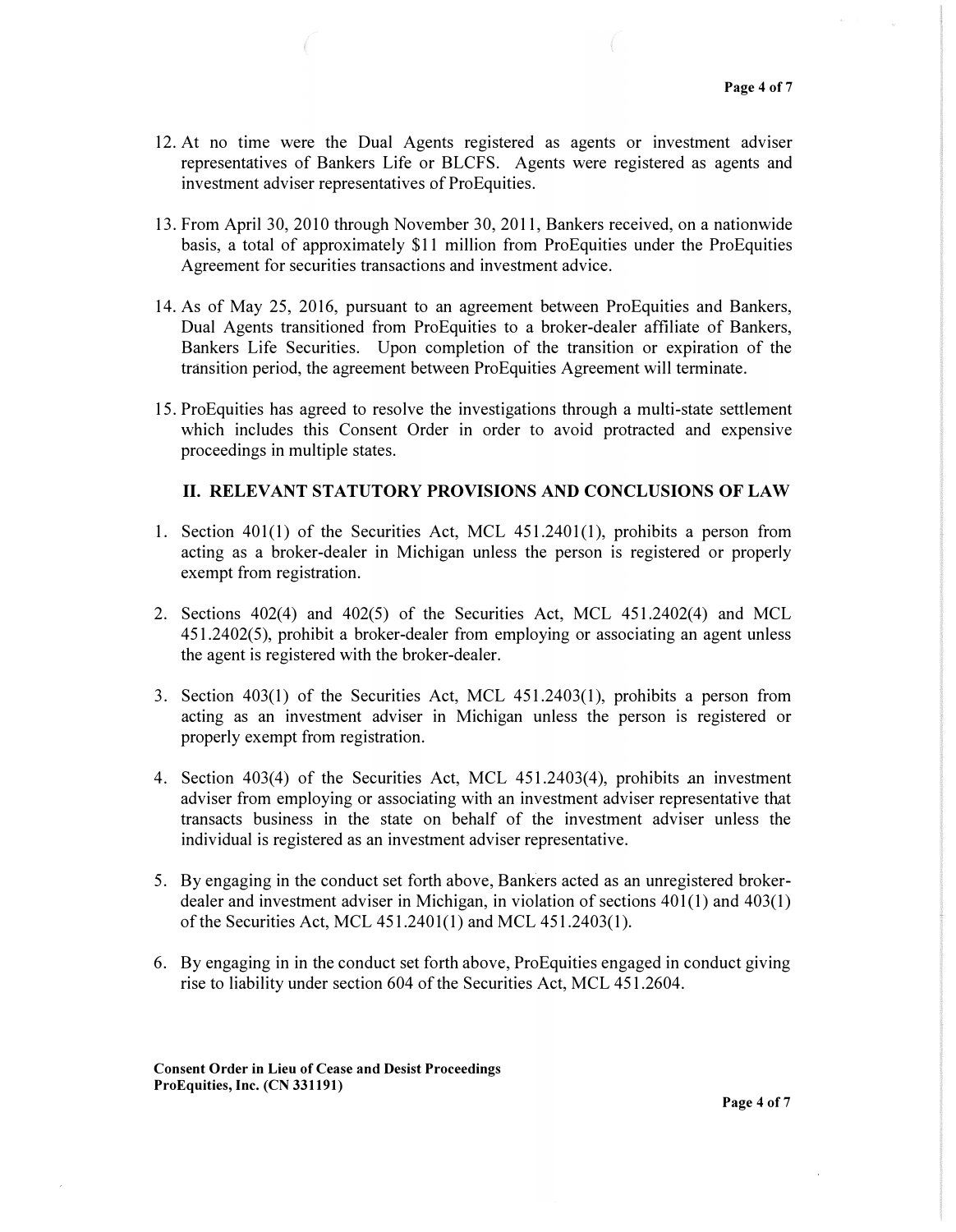7. As a result of this Consent Order, the following relief is appropriate and in the public interest.

#### **III. ORDER**

- 1. ProEquities shall cease and desist from engaging in conduct giving rise to liability under section 604 of the Securities Act, MCL 451.2604.
- 2. In accordance with the terms of the multistate settlement, ProEquities shall pay an amount of \$435,000 to the states where Dual Agents were located during the period of April 30, 2010 through December 2, 2011, allocated according to a schedule provided by the multi-state investigation working group. ProEquities shall pay \$8,207.55 to the Bureau's Securities Investor Education and Training Fund as its portion of the total amount, which portion shall be considered a civil fine. Such payment shall be made payable to the "State of Michigan", and shall be made within thirty days from the date of service of this Consent Order.
- 3. If any state securities regulator determines not to accept the settlement offer of ProEquities reflected herein, including the amount allocated to the applicable state according to the schedules referenced in paragraph III.2 above, the payment to Michigan set forth in paragraph III.2 shall not be affected; and ProEquities shall not be relieved of any of the non-monetary provisions of this Consent Order.
- 4. ProEquities shall not attempt to recover any part of the payments addressed in this Consent Order from Dual Agents, Bankers Life, or customers of ProEquities.
- 5. ProEquities shall fully cooperate with any investigation or proceeding relating to the subject matter of this Consent Order.
- 6. This Consent Order concludes the Bureau's investigation and any action that the Bureau could commence pursuant to the Securities Act in Michigan for the violations described above, up to and including the activity occurring through December 2, 2011; provided, however, that excluded from and not covered by this paragraph are any claims by the Bureau arising from or relating to the "Order" provisions contained in section III herein.
- 7. If payments are not made by ProEquities, or if ProEquities defaults on any of its obligations set forth in this Consent Order, the Bureau may vacate this Consent Order upon ten days' notice to ProEquities and without the opportunity for administrative hearing or judicial review, and initiate a separate action pursuant to the Securities Act.
- 8. This Consent Order does not preclude the State of Michigan, its departments, agencies, boards, commissions, authorities, political subdivisions and corporations,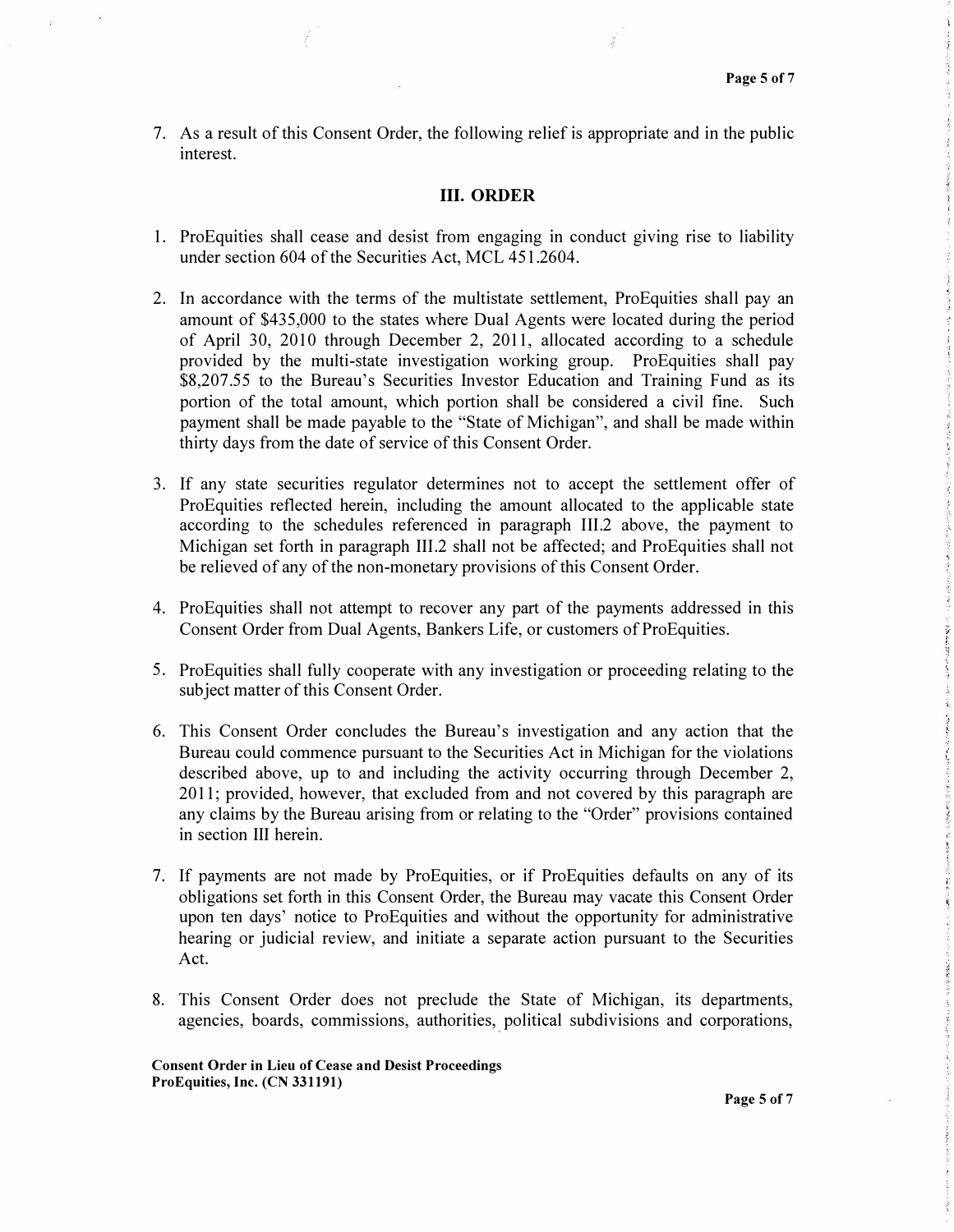other than the Administrator and only to the extent set forth in this Consent Order (collectively, "State Agencies") and the officers, agents, or employees of State Entities from asserting any claims, causes of action, or applications for compensatory, nominal and/or punitive damages, administrative, civil, criminal, or injunctive relief against ProEquities.

- 9. This Consent Order is not intended by the Bureau to subject any person to any disqualifications under the laws of the United States, any state, the District of Columbia, Puerto Rico, or the Virgin Islands including, without limitation, any disqualification from relying upon the state or federal registration exemptions or safe harbor provisions.
- 10. This Consent Order and any disputes related to it shall be construed and enforced in accordance with, and governed by, the laws of the State of Michigan without regard to any choice of law principles.
- 11. This Consent Order shall be binding upon ProEquities, its relevant affiliates, successors, and assigns.
- 12. Except as set forth above, the Bureau agrees to take no action adverse to ProEquities based solely on the same conduct addressed in this Consent Order. Nothing in this Consent Order precludes the Bureau from: (a) taking action based upon other conduct; (b) taking this Consent Order and the conduct described above into account in determining proper resolutions of actions based upon other conduct;  $(c)$  taking any and all available steps to enforce this Consent Order; or (d) taking action against other entities or individuals, regardless of any affiliation or relationship between ProEquities and the entities or individuals.

CORPORATIONS, SECURITIES & COMMERCIAL LICENSING BUREAU

a Dale, Director, Corporations, Securities Commercial Licensing Bureau

Date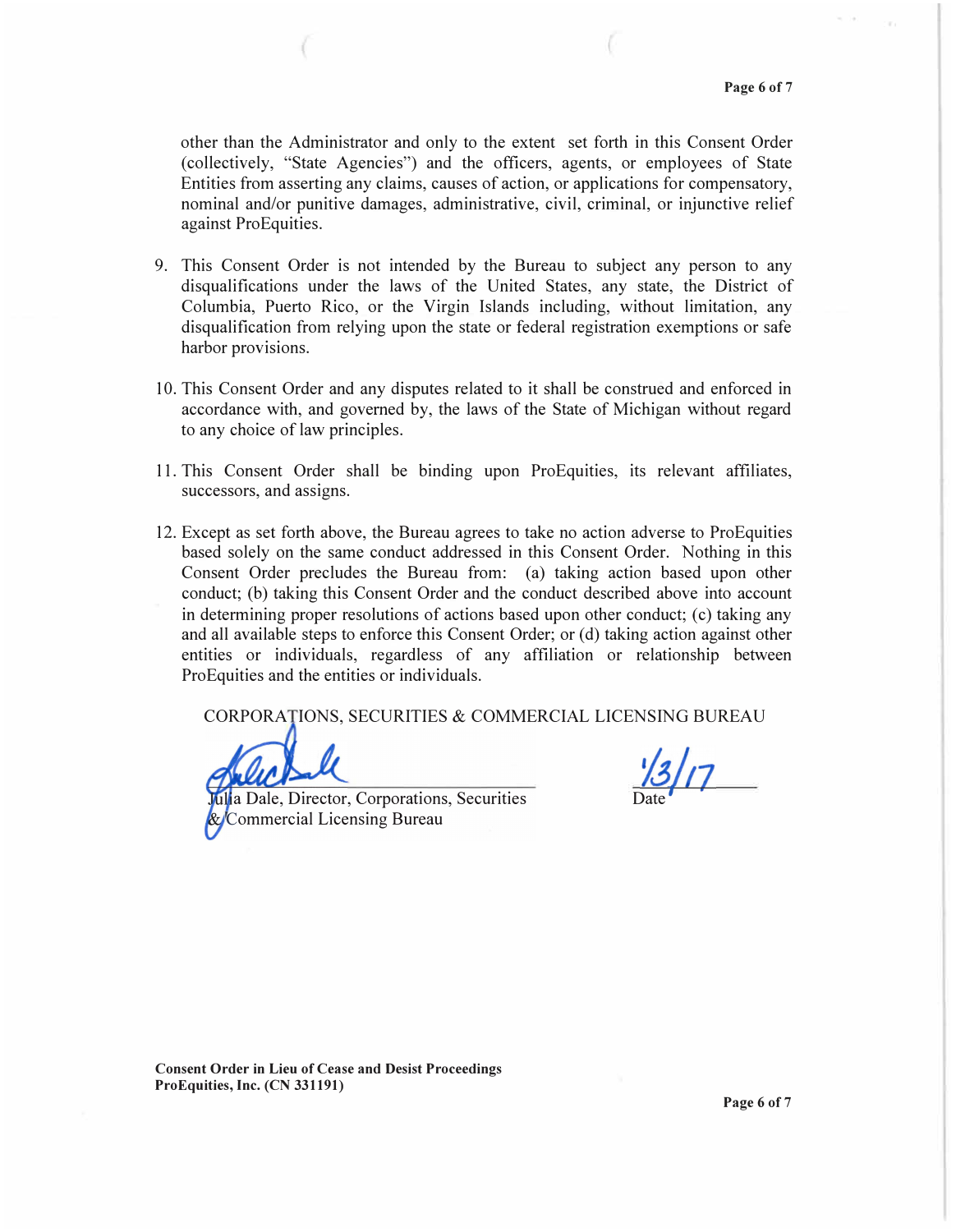## CONSENT TO ENTRY OF ORDER

ProEquities, by signing below, agrees to the entry of this Consent Order and waives any right to a hearing or to judicial review of this Consent Order.

ProEquities states that no promise of any kind or nature that is not reflected in this Consent Order was made to it to induce it to enter this Consent Order, and that it has entered into this Consent Order voluntarily.

(name of authorized signer) represents that he or she has been authorized to enter into this Consent Order on behalf of ProEquities, Inc.

ProEquities, Inc. By: Its: 2016 Dated:

**·�, i ...**  Page 7 of ' /

;